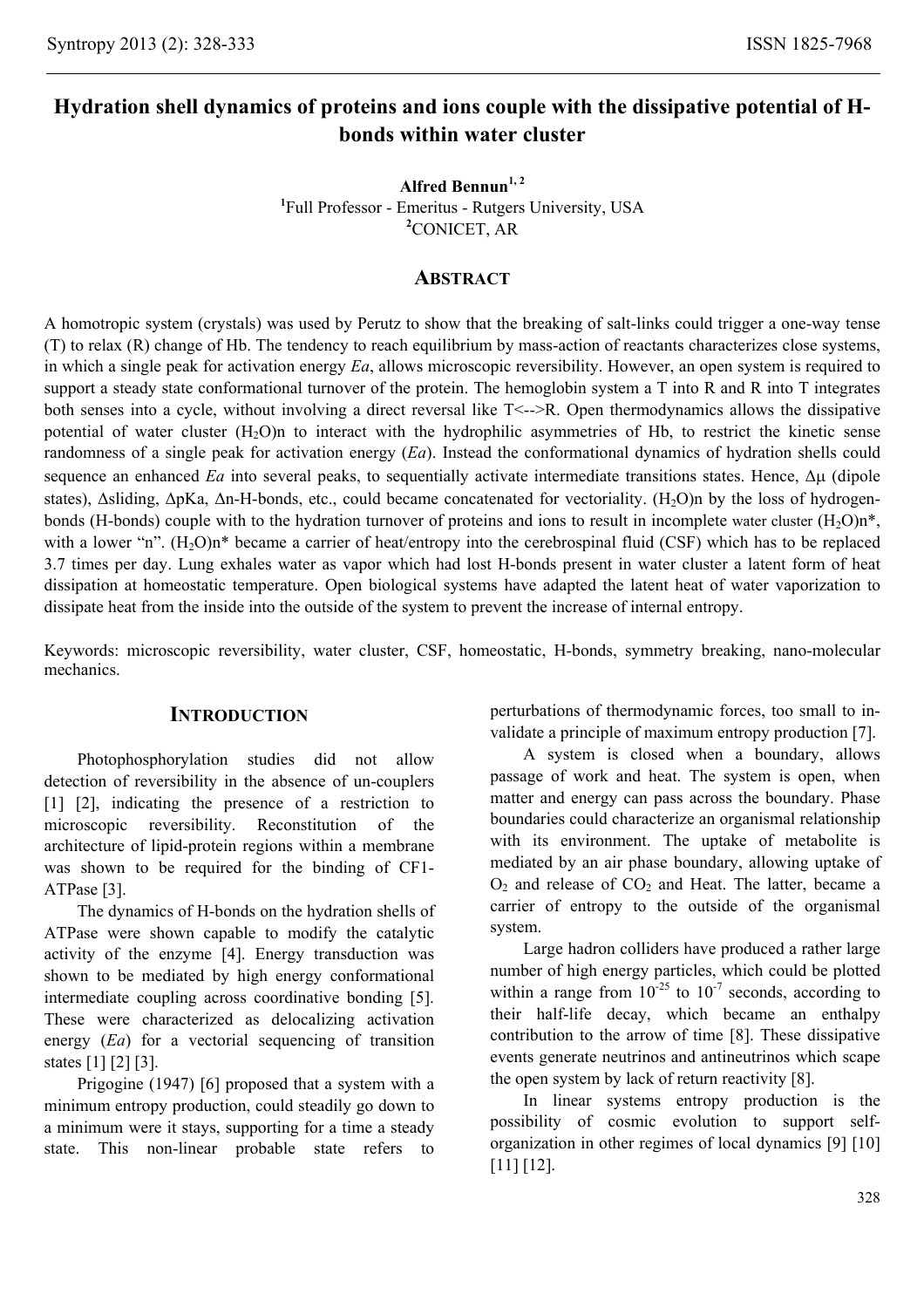Microscopic reversibility of dynamics implies that the matrix for events is symmetric [13] and generates a single *Ea* peak for either the forward or reverse sense of the reactions.

Prigogine's premise: "Dynamics and thermodynamics limit each other" [14] [15] indicates that these processes could be differentiated.

The organization of molecules within defined membrane structures imposes physicochemical constraints, which are not especially subject to a random distribution of *Ea*  [16]. By the contrary in a lipid-enzyme membrane the inter- and intra-molecular kinetic energy could be represented by coupling between several peaks driving specific transitions states, along the vectorial progress of an energy transduction process [16].

Intra-molecular asymmetry could be confers by water dynamics capacity to differentiate a hydrophilic space, or region from a hydrophobic one [4]. This allows that the hydration shell of proteins and ions could confer turnover to water architectures when couple with the dissipative potentials of water cluster  $(H<sub>2</sub>O)n$  [4]. Hence, the H-bonds formed by a -∆G of restructuring hydration shells enhances the energy requirements to reach transition state.

#### **METHODS**

The quaternary structure of Hb show specific regions that could be characterized in terms of variable function dynamics. This localizes events according to hydrophilic versus hydrophobic regions and dynamics of R-groups reactivity during the transition from oxy to deoxyHb.

The four Heme groups of Hb show a 2-fold symmetric axis [17] [18] [19] leading to the idea that any one Heme site, would interact equally over the 24Å inter Heme to Heme distances for cooperative  $O<sub>2</sub>$ ligation [20].

The two states concerted MWC model (Monod-Wyman-Changeux model) [21] proposed an allosteric mechanism which in stereochemical basis was assumed to implicate that the relative ratio of the equilibrium between low vs. high  $O<sub>2</sub>$  affinity forms of Hb, could represent conformational forms, a tense (T) versus a relax (R) [22]. Protein dynamics explain the allosteric

behaviors of hemoglobin. The study of deoxyHb revealed a presence of a central cavity for 2,3-DPG binding [23] [24] and the tendency of oxygenation to induces the association of Mg<sup>2+</sup> [25] [26] or  $\overline{Zn}^{2+}$  [27] to Hb.

## **RESULTS**

#### **1. Structure and Function**

Hb structure shows hydrophobic regions at  $\beta_1\alpha_1$ and  $\beta_2 \alpha_2$  intradimer interfaces and hydrophilic polar Rgroups at the  $\beta_2 \alpha_1$  and  $\beta_1 \alpha_2$  interfaces [31] [32].

During oxygenation the hydrophilic asymmetry of Hb allows a fully hydrated  $Mg^{2+}/Zn^{2+}$  ([Mg(H<sub>2</sub>O)<sub>6</sub>](H<sub>2</sub>O)<sub>12</sub>) to enter first into the  $\beta_2 \alpha_1$  interface for specific sequential chelation of R-groups. The process leads the hydrated metal to an exergonic binding with Hb compensated by the endergonic loss of most of the divalent metal hydration shell [33].

Human-RBC hemolysates show an increment of <sup>14</sup>CO<sub>2</sub> released from the consumption of  $[1 - {}^{14}C]$ -glucose, within the hexose monophosphate (HMP) pathway by the  $Mn^{2+}$  stimulation of the redox recycling of NADPH (nicotine adenine dinucleotide phosphate), which contribute to homeostasis of pH, because otherwise could favor lactic acid formation [34].

The level of glucose at the red cell could act as an integrated sensor of the brain needs, because in the Rapapport-Luebering scheme the 2,3-DPG phosphormutase, which is inhibited by low pH, becomes maximally activated at pH=7.4. Since cerebrospinal fluid (CSF) is slightly alkaline could signal the red cell to increase the erythrocyte level of 2,3-DPG [35] to form 2,3-DPG-deoxyHb- $(H_2O)_T$  (Figure 1) and release of  $O_2$ to match glucose uptake and maintain aerobic glycolysis in brain generating the ATP required to operate  $Na<sup>+</sup>$ pump [36]. OxyHb in transition to deoxy releases a  $[Mg(H_2O)inc]^{2+}$  in CSF, which by binding proteins to the membrane could protect the tendency of  $ATP<sup>4-</sup>$  to subtract  $Mg^{2+}$  from the protein lipid structure [3] of neuron.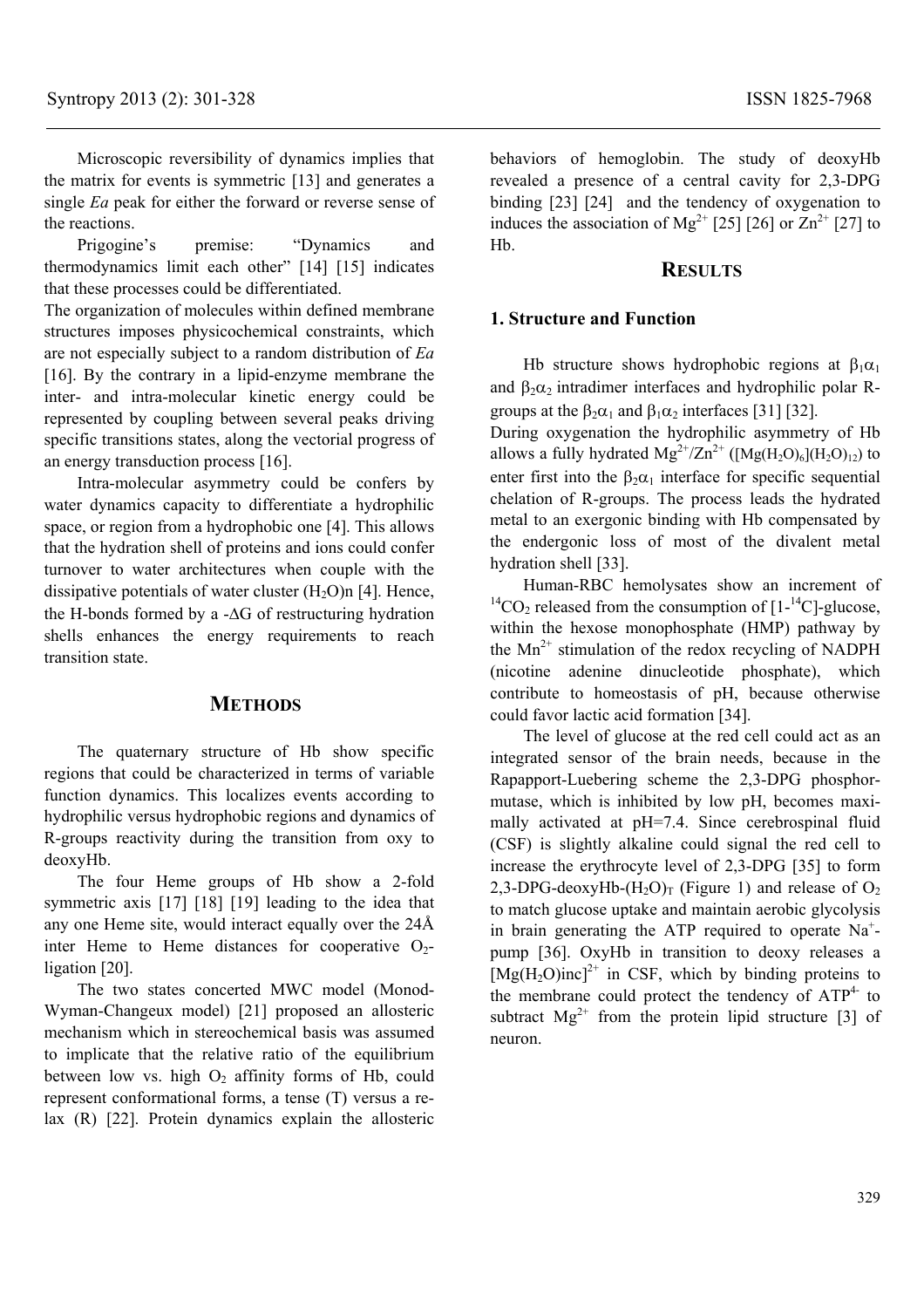

**Figure 1: Configuration of turnover from oxy- into deoxy- and return to oxy-Hb.** An open system supports in steady state the reactivity of water by its H-bond dissipative potential from incoming cluster-rich  $(H_2O)n$ ,  $n=12-14$ , versus its exit as water clusterpoor  $(H<sub>2</sub>O)n^*$ , n=5-6. The sub-indexing is use to indicate that the number of water molecules in their hydration shells allows to differentiate the "R" for relax and the "T" for tense forms of Hb. Interconversion of the deoxy- to oxy- depends on sliding shifting  $\alpha$ Pro 44 allowing entrance at the two hydrophilic interfaces  $\beta\alpha$  of  $2[Mg(H_2O)_6](H_2O)_{12}$ . The Mg<sup>2+</sup> ion losses most of hydration shell when binding Hb and during deoxygenation is released with an incomplete hydrated shell  $[Mg(H<sub>2</sub>O)inc]^{2+}$  of greater effective charge. Mg<sup>2+</sup> increases permeability of the blood-brain barrier (BBB). Its smaller size allows to be discharged at CSF and interact for ion shell sizing decreasing the hydration shell of Na<sup>+</sup>: [Na(H<sub>2</sub>O)inc]<sup>+</sup> which enters into its channel at the Na<sup>+</sup>-pump to take H<sub>2</sub>O-out of the hydration shell of  $K^+$ :  $[K(H_2O)_6]^+$ .

Figure 1 shows that the dissipative potential of  $(H<sub>2</sub>O)n$  can be maintained in steady state when an open system allows its input in the reaction media to be balanced by the output of exhausted water cluster (H2O)n\* [36] [37] [38] [39].

During deoxygenation  $H^+$ -uptake became associated to the amphoteric response of protonating the imidazole of His residues. The  $NH<sup>+</sup>$  in the rings attracts H2O molecules for an exergonic H-bonding within deoxyHb, balancing the break (endergonic) of the coordinative bonds between  $Mg^{2+}$  and Hb. Thus, releasing from chelating state, the  $[Mg(H2O)inc]^{2+}$  with a high spontaneous tendency to subtract  $H_2O$  from the hydration shells of protein an ions, allowing sizing for the fitting of ions into their respective gates. This may provide the  $-\Delta G$  input required to build hydration shells even if CSF maintains a thermal-homeostatic [40].

CSF is produced in clusters at the thin walled capillaries called chorideplexes that line the walls of the ventricles. Its high water turnover maintains allostasis of cerebral water with cluster sizes of about 12 molecules [41].

The increase in the internal vibrational state of molecules in an incomplete H-bonded network, could contribute within CSF, to maintain its homeostatic temperature.

Figure 1 shows that the turnover process breaks the electrical bonding of  $H_2O$  molecules in  $(H_2O)$ n from n=12-14 to about n=5-6 [41] [42]. Thus,  $(H_2O)n*$  by decreasing the number of H-bonds within the cluster traps a heat-attenuated carrier of the increment in entropy, to be released-out of the reaction boundary. However, outside the body in contact with lower temperature, the dipole tendency of  $H_2O$  [43] slowly but spontaneously will allows reconstitution of  $(H<sub>2</sub>O)$ n state.

The steady state of available cluster rich water demands a 3.7 times of the 160ml volume of CSF/24hs about 600ml of CSF, matching the brain requirement of 20% of total body metabolic activity.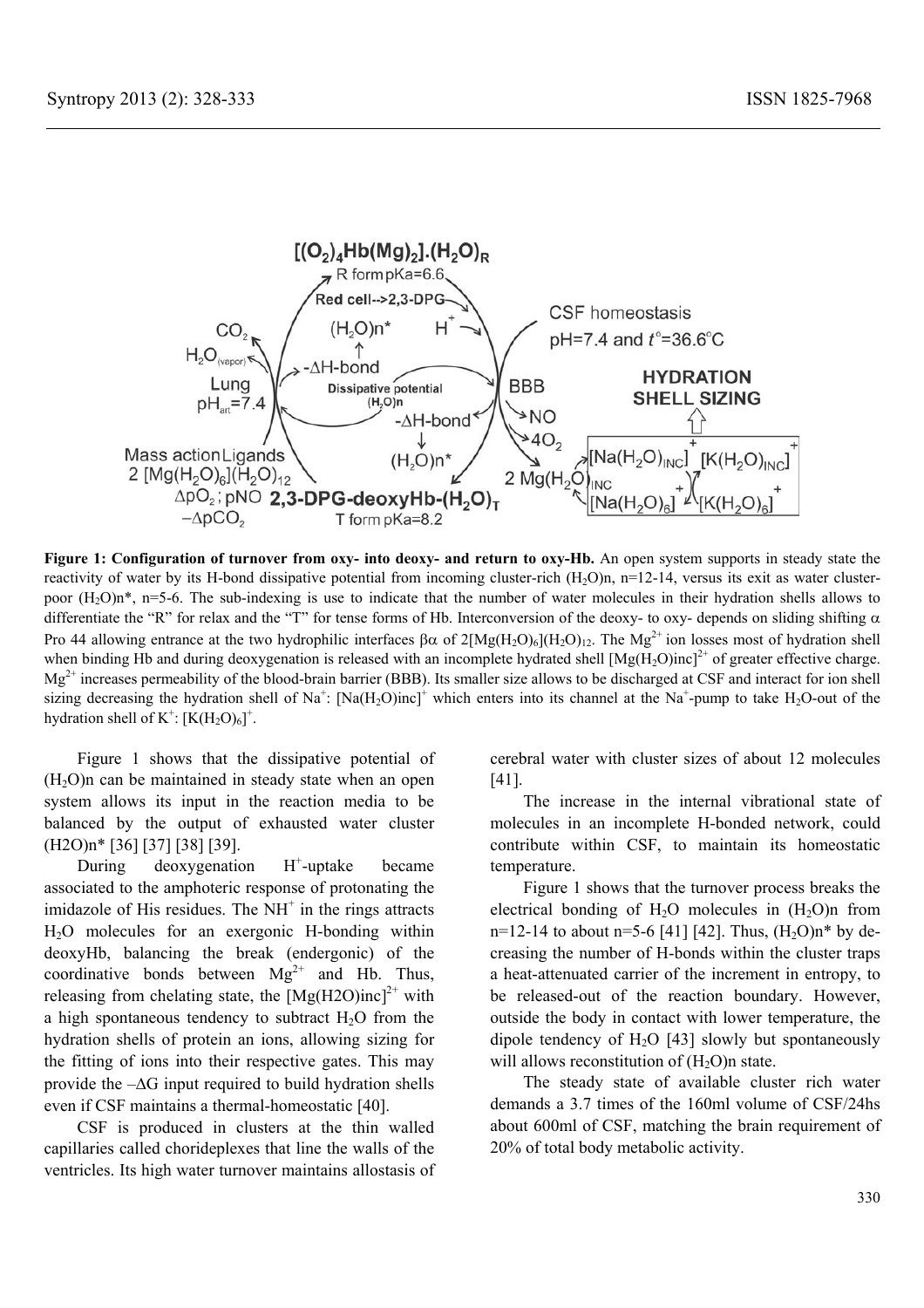## **DISCUSSION**

Physiological integration allows the Red cell-Hb-CSF to function as a sensor adapting response to Hb heterotropic equilibriums. At the lungs the mutual inclusion of  $O_2$  and  $Mg^{2+}$ , each one increasing affinity for the other, stabilizes the relax (R) form in a  $[(O<sub>2</sub>)<sub>4</sub>Hb(Mg)<sub>2</sub>].(H<sub>2</sub>O)<sub>R</sub>$  complex. At tissue level, the inclusion of  $H^+$  and 2,3-DPG couples for exclusion of  $O_2$ and  $Mg^{2+}$  to stabilize the tense (T) form in a 2,3-DPG $deoxyHb-(H<sub>2</sub>O)<sub>T</sub> complex.$ 

OxyHb formation involves sliding-down of  $\beta_2\alpha_1$ versus  $\beta_1 \alpha_2$  chains, to shift Pro 44 in  $\alpha_1$  and  $\alpha_2$  into allowing the entrance of a fully hydrated  $[Mg.(H_2O)_6](H_2O)_{12-14}$ <sup>2+</sup> (or  $Zn^{2+}$ ) into the hydrophilic  $\beta_2 \alpha_1$  and  $\beta_1 \alpha_2$  interfaces. OxyHb pKa of 6.4 leads to H<sup>+</sup>dissociation increasing negative charge of R-groups. This at  $\beta_2\alpha_1$  sequence two tetradentate chelates, first a  $Mg<sup>2+</sup>$ , enters into coordinative bonding with β<sub>2</sub> His 92 and a second  $Mg^{2+}$  with  $\alpha_1$  His 87, to cooperatively release hindrance. The interconversion of oxy-todeoxyHb, pKa=8, leads to the amphoteric imidazole to became positively charged and proximal histidines return into hindrance position, releasing incompletely hydrated  $[Mg(H_2O)inc]^{2+}$  and  $O_2$  into CSF. The protonated  $\beta_1$  and  $\beta_2$  His 143 are released from the chelates to salt-link with 2,3-DPG.

Rotation and sliding during oxygenation pulled the C-termini of β chains away from contact with  $\alpha$  chains and β His 97 shifted in between  $\alpha$  Thr 41 and  $\alpha$  Thr 38 [20]. Hence, in oxyHb down-sliding unlocks  $\alpha$  Pro 44 shifting it into to a position in which cannot longer sieve the access of fully hydrated  $[Mg.(H_2O)_6](H_2O)_{12\cdot14}^2$  into the hydrophilic interface.  $Mg^{2+}$  is required to activate adenylyl cyclase (AC) [42] [43], its product cAMP [44] and/or cGMP [45] could be transported into human erythrocyte (Human-RBC), against significantly large differentials of the intracellular-extracellular concentrations [46] [47], and therefore could be involved in feedback modulation.

# **CONCLUSIONS**

At room temperature thermal processes affect Rgroups translational, vibrational, and rotational kinetics at the level of 0.8kcal/mol. The breakdown of H-bonds in  $(H<sub>2</sub>O)n$  could be evaluated for the bond  $O-H...O$  as

 $5kcal/mol$  and for  $HO-H$ ...: $OH_3^+$  as  $4kcal/mol$ . The decrease in "n" within  $(H<sub>2</sub>O)n$  could couple with the increase (exergonic) in the number of H-bonds within a protein or an incomplete hydrated ion. These events increase tendency to drive the progress of transition states with a vector-sense. Therefore, coupling *Ea* with water dynamics provide an energy level, which can overcome thermic randomness. Moreover, allows the increment in the H-bonds within a molecule to retain a coupling potential for a longer time that allowed by the heat dissipation of *Ea*.

Hence, the need to discern for vectorial systems a mechanism, which could prevents microscopic reversibility from entangling the directionality of processes lead to analyze Hb in function of multipleequilibrium including  $(H_2O)n$ . Open systems couple the continuous entrance of S and its P exit, with a dissipative potential –∆G to operate at far from the system final thermodynamic equilibrium. A thermodynamic dissipative potential of  $O<sub>2</sub>$  and metabolites uptake with  $CO<sub>2</sub>$  releases out of the system for entropy exclusion.

However, the overcoming of microscopic reversibility requires the integration of thermal and water dynamics, acting over the asymmetric reactive tendencies of Hb, under low vs. high  $pO<sub>2</sub>$ . In a asymmetrically structured system an energy dissipative potential spread by coupling, between several transitions states could restrict reversibility. In deoxyHb, the sliding of the α- vs β-chains move α Pro 44 into blocking the entrance of fully hydrated  $[Mg(H_2O)_6](H_2O)_{12}$ , but allows the exclusion of  $[Mg(H<sub>2</sub>O)inc]^{2+}$  and  $(H<sub>2</sub>O)n<sup>*</sup>$ . The mechanism could differentiate between two forms of the same molecule by its size and the energy contained in "n" H-bonds. Maxwell implicated the capability to decrease entropy as a mechanism separating molecules by their difference in energy contained, between their heated vs cooled states.

After *Ea* of sliding dissipates the molecule of Hb could no longer acquire the transition states capable to allow microscopic reversibility, because the R-groups which were previously in a reactive proximity shift into a more distant no longer reactive position. The separated of unidirectionality formed 2,3-DPG-deoxyHb- $(H_2O)_T$  to  $[(O<sub>2</sub>)<sub>4</sub>Hb(Mg)<sub>2</sub>].(H<sub>2</sub>O)<sub>R</sub> complex and viceverse functions$ in both senses as a exergonic ligand-sequence by coupling to H-bonds dissipative potential of  $(H_2O)n$ .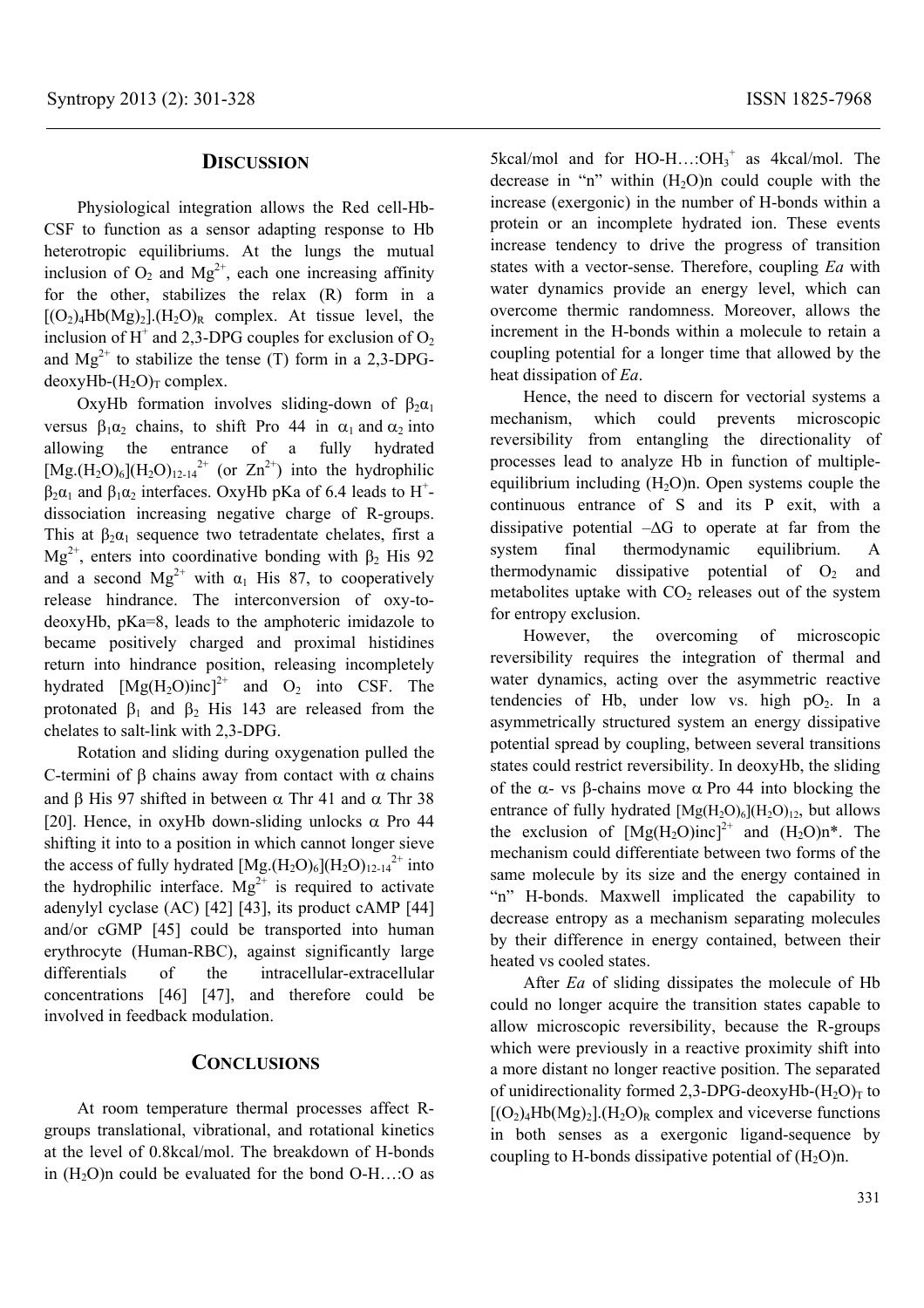Not only the mass-action of ligand at the lungs vs CSF separate oxygenation from deoxygenation but also the dissipative clustering potential of  $(H<sub>2</sub>O)n$  into  $(H<sub>2</sub>O)n*$ , which allows structural dynamics, with the capability to transfer free energy for the turnover of hydrated molecular architectures, well surpassing a simplistic radiator role.

#### **References**

- [1] Bennun A. and Avron M.. Light-dependent and light-triggered adenosine triphosphatase in chloroplasts. *Biochim. Biophys.* Acta, 79, 646-648 (1964).
- [2] Bennun A. and Avron M. The relation of the light-dependent and light triggered adenosine triphosphatases to photophosphorylation. *Biochim, Biophys*. Acta, 109, 117-127 (1965).
- [3] Bennun A. and Racker E. Partial Resolution of the Enzymes Catalyzing photophosphorylation. *The Journal of Biological Chemistry* Vol. 244, No. 5, 1325-1331 (1969).
- [4] Bennun A. The dynamics of H-bonds of the hydration shells of ions, ATPase and NE-activated adenylyl cyclase on the coupling of energy and signal transduction. arXiv:1208.5673v1 [q-bio.OT] (2012)
- [5] Bennun A. Hypothesis for coupling energy transduction with ATP synthesis or ATP hydrolysis, *Nature New Biology*, 233 (35), 5-8 (1971).
- [6] Prigogine I. Etude thermodynamique des phénomenes irréversibles. *Acad. Roy. Belg. Bull. Cl. Sc.* 31, 600 (1945).
- [7] Martyushev L.M., Seleznev V.D.. Maximum entropy production principle in physics, chemistry and biology. *Physics Reports* 426: 1-45 (2006).
- [8] Bennun A. Primordial Open-System Thermodynamics and the Origin of a Biophysics Selection Principle. *Open Journal of Biophysics*. 2, 72-79 (2012).
- [9] Prigogine I., Lefever R., Goldbeter A. and Herschkowitz-Kaufman. Symmetry breaking instabilities in biological systems. *Nature* 223, 913-6 (1969).
- [10] Glansdorff P., Prigogine I. Thermodynamics Theory of Structure, Stability and Fluctuations. Wiley-Interscience, London (1971).
- [11**]** Prigogine, I. Introduction to thermodynamics of irreversible processes. New York 3th ed. John Wiley & Sons (1976).
- [12] Nicolis G. and Prigogine I. Self-Organization in Nonequilibrium Systems. New York: John Wiley and Sons. (1977).
- [13] Rubin H. and Sitgreaves R. Tech. Rep. N° 19A. Appl. Math. Statist. Lab. Stanford University. Stanford, Cal (1954).
- [14] Prigogine I. Time, structure and fluctuations. *Science, New Series*. Vol. 201, Issue 4358, 777-785 (1978).
- [15] Bennun A. Hypothesis on the role of liganded states of proteins in energy transducing systems. *BioSytems*, *7*, 230-244 (1975).
- [16] Bennun A. The unitary hypothesis on the coupling of energy transduction and its relevance to the modeling of mechanisms. Annals of the New York Academy of Sciences, 227, 116-145 (1974)

Hence, CSF became replaced at a rate of three and a half times its volume per 24 hours helping to dissolve and eliminate toxins and  $(H_2O)n^*$ .  $H_2O$  enters in CSF with a larger cluster size than the one eliminated, to function as a carrier of entropy to the outside of the boundaries of the dynamics phases of the reactive Rgroups in the system.

- [17] Gibson J.F., Ingram D.J. and Perutz M.F. Orientation of the four haem groups in haemoglobin. *Nature*. 178(4539), 906- 908 (1956).
- [18] Perutz M.F., Rossmann M. G., Cullis A.F., Muirhead H., WILL G. and North A.C.T.. Structure of Hæmoglobin: A Three-Dimensional Fourier Synthesis at 5.5-Å. Resolution, Obtained by X-Ray Analysis. *Nature*. 185, 416 - 422 (1960)
- [19] Perutz M.F., Muirhead H., Cox J.M. and Goaman L.C.G. Three-dimensional Fourier Synthesis of Horse Oxyhaemoglobin at 2.8 Å Resolution: The Atomic Model, *Nature*. 219, 131 - 139 (1968).
- [20] Fermi G. and Perutz M.F. Atlas of molecular structures in Biology, 2 Haemoglobin & Myoglobin D.C., Phillips and Richards F.M. (Eds.) Clarendon Press, Oxford (1982).
- [21] Monod J, Wyman J, Changeux JP. On the nature of allosteric transitions: a plausible model. J. Mol. Biol. 12:88-118 (1965)
- [22] Perutz MF. Stereochemistry of cooperative effects in haemoglobin. *Nature*. 228(5273), 726-39 (1970).
- [23] Benesch R. and Benesch R. E. Intracellular organic phosphates as regulators of oxygen release by haemoglobin. *Nature*, 221(5181), 618-622 (1969).
- [24] Arnone A. X-ray diffraction study of binding of 2,3diphosphoglycerate to human deoxyhaemoglobin. *Nature*, 237, 146-9 (1972).
- [25] Gerber, G., Berger, H., Janig, G. R. and Rapoport, S. M. Interaction of haemoglobin with ions. Quantitative description of the state of magnesium, adenosine 5'-triphosphate, 2,3 bisphosphoglycerate, and human haemoglobin under simulated intracellular conditions. *Eur. J. Biochem.* 38(3), 563-571 (1973).
- [26] Raftos J.E., Lew V.L. and Flatman P.W. Refinement and evaluation of a model of  $Mg^{2+}$  buffering in human red cells. *Eur. J. Biochem*. 263(3), 635-45 (1999).
- [27] Rifkind J. M. and Heim J. M. Interaction of zinc and hemoglobin: binding of zinc and the oxygen affinity. *Biochemistry* 16(20), 4438-4443 (1977).
- [28] Perutz M.F., Wilkinson A.J., Paoli M. and Dodson G.G. The stereochemical mechanism of the cooperative effects in hemoglobin revisited. *Annu. Rev. Biophys Biomol Struct*. 27, 1- 34 (1998).
- [29] Bennun A., Seidler N. and DeBari V.A. A model for the regulation of haemoglobin affinity for oxygen. *Biochemical Society Transactions*, 13, 364-366 (1985).
- [30] Bennun A., Seidler N. and DeBari V.A. Divalent Metals in the Regulation of Hemoglobin Affinity for Oxygen. *Ann. N.Y. Acad. Sci*., 463, 76-79 (1986).
- [31] Bennun A.. A coupling mechanism to inter-relate regulatory with haem-haem interactions of haemoglobin. *Biomed. Biochim.*, 46, 314-319 (1987).